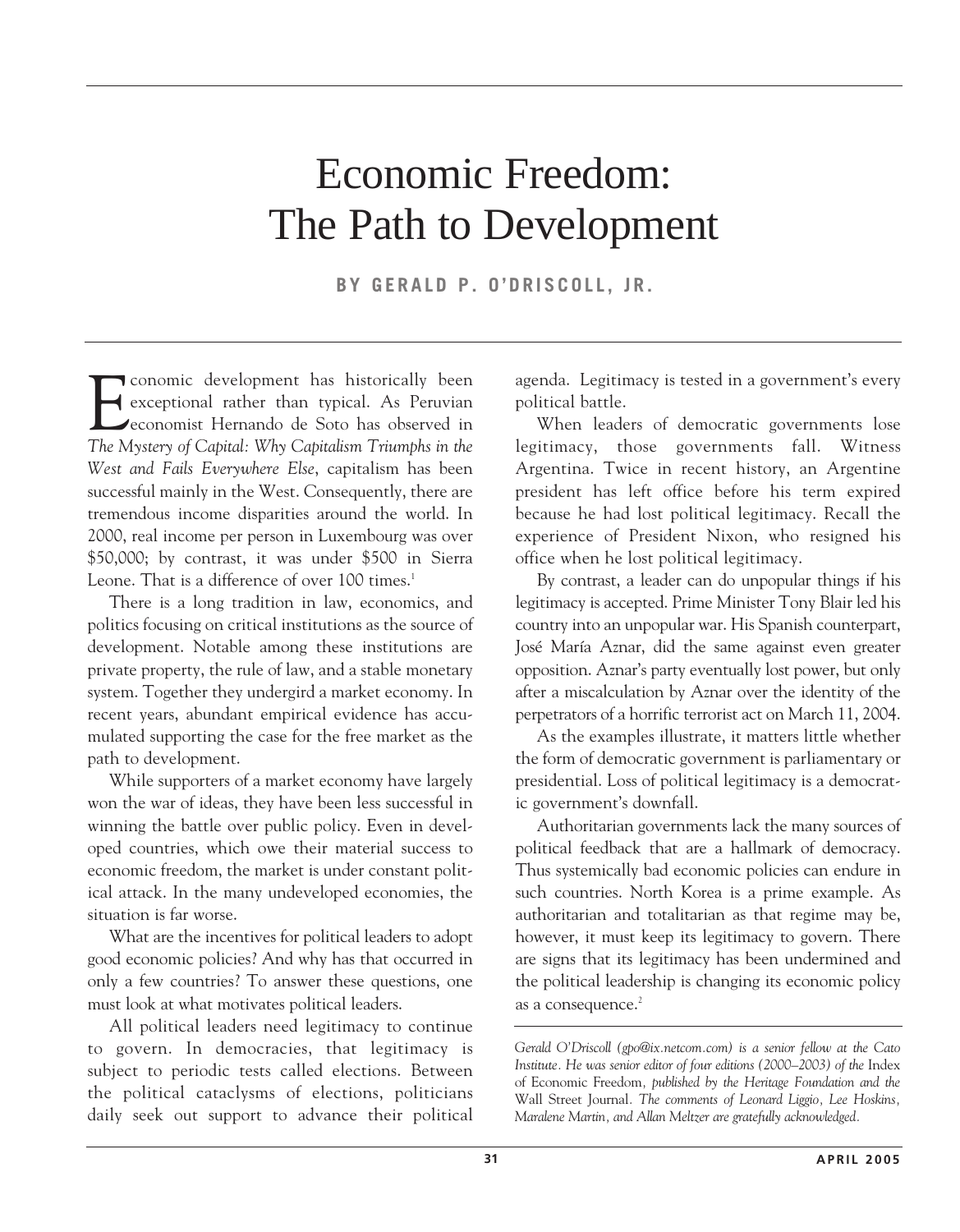Even the most cynical observer must accept that political leaders take account of the most important desires of the citizens. One need not ascribe benevolence to politicians, only a desire to stay in office. Citizens of all countries not only want to avoid starvation; they want to enjoy a higher standard of living for themselves and their children. In short, they want to prosper.

Whether governments care about economic freedom depends on how widespread is an understanding of the connection between that freedom and prosperity. The evidence is that empirical measures of economic free-

dom have broadened and deepened that understanding among leaders and ordinary people alike.

## **Economic and Political Freedom**

Milton Friedman's analysis of the relationship between economic and political freedom, his book *Capitalism and Freedom*, was the inspiration for the empirical measures of economic freedom. He debunked the myth that the two freedoms are disconnected; that, Chinese menu-style, one can choose freely from political systems and then pair that choice with an economic system. He went so far as to say that "a society which is socialist cannot also be democratic, in the sense of guaranteeing individual freedom."

Friedman reversed the priority

customarily accorded to political freedom, describing economic freedom as "an indispensable means toward the achievement of political freedom." He argued that societies could be economically free but not politically free. There is at least the appearance of a contradiction in Friedman's argument. On the one hand, he asserts that you cannot pick and choose among freedoms. On the other hand, he suggests that you may be able to do so to a limited extent. Societies can possess economic freedom without political freedom (but not the other way around). Yet in the end, economic freedom will

There is a long tradition in law, economics, and politics focusing on critical institutions as the source of development. Notable among these institutions are private property, the rule of law, and a stable monetary system.

lead to political freedom, although political freedom will not necessarily lead to economic freedom.

Controversial when made, the argument became more so when economic reforms in Chile were introduced under the authoritarian government of General Pinochet. Today we have other examples of economic freedom advancing more quickly than political freedom, China being the most notable case.

When Friedman wrote *Capitalism and Freedom*, "economic freedom" was a scarcely used phrase, much less understood. It needed definition. And it needed to be measured if there were to be widespread acceptance of

> its importance for economic development. Hence, two indexes of economic freedom were born, from the Heritage Foundation/*Wall Street Journal* and Fraser Institute.<sup>3</sup>

> Economic freedom is "*the absence of government coercion or constraint on the production, distribution, or consumption of goods and services beyond the extent necessary for citizens to protect and maintain liberty itself.*" <sup>4</sup> The definition is inherently Lockean in conception. Accordingly, it echoes the truth set down in the most important American political document, the Declaration of Independence: "that all men are created equal, that they are endowed by their Creator with certain unalienable Rights, that among these are Life, Liberty, and the Pursuit of Happiness—That to secure these Rights, Governments are instituted

among Men, deriving their just Powers from the Consent of the Governed."

Economic freedom cannot be directly measured. But its institutional determinants are susceptible to measurement. These are the institutions that guarantee "personal choice, voluntary exchange, freedom to compete, and protection of person and property."<sup>5</sup> Foremost among these is private property.

The great English jurist William Blackstone defined property as "that despotic dominion that one man claims and exercises over the external things of the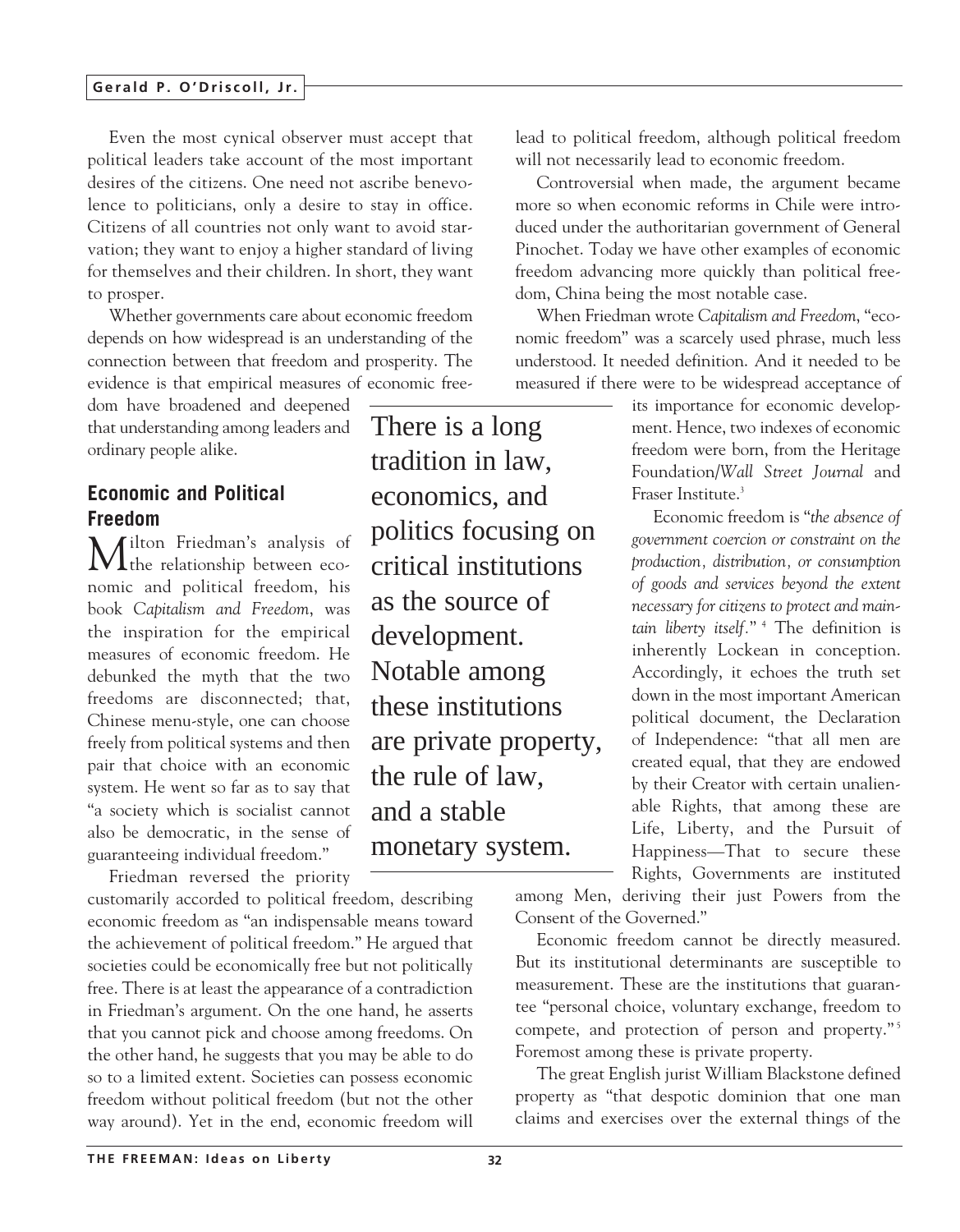world, in total exclusion of the right of any other individual in the universe."<sup>6</sup> That stark formulation emphasized an important element of property owner-

ship—the ability to exclude other users and uses.

Only with a protected domain of choice can a property owner appropriate all the benefits and incur all the costs of his decisions to allocate his property to different uses. That weighing of costs and benefits ensures that maximum value accrues from the use of property. It is only through the protected domain of private property and

the calculus of decision-making that claims can be sustained about the efficiency of a market economy.

Along with Ronald Coase and Harold Demsetz, Armen Alchian is the founder of the modern propertyrights school of economics. He formulated the scope of property rights as follows:

By a system of property rights I mean a method of assigning to particular individuals the "authority" to select, for specific goods, any use from a nonprohibited class of uses. . . . [T]he concepts of "authority" and "nonprohibited" rely on some concept of enforcement or inducement to respect the assignment and scope of prohibited choice. A property right for me means some protection against other people's choosing against my will one of the uses of resources said to be "mine." <sup>7</sup>

# **Enforcement and Transferability**

In addition to exclusivity, there must be enforcement<br>
and transferability of property rights. Without pro-**L**and transferability of property rights. Without protection and enforcement of private property rights, the right would be nugatory. Transferability enables an owner to produce and exchange on the market, and to capture the full value of his property.

These elements enable individuals to choose and act, and to engage in voluntary exchange. It is out of that human choice and human action that competition arises. "Competition" is a term of art in economics. A competitive system is one in which pro-

Economic freedom cannot be directly measured. But its institutional determinants are susceptible to measurement.

ducers strive to satisfy consumers at the lowest cost. It is a system in which anonymous individuals cooperate through the market, each to achieve his own goals.

The stronger the protection of private property, the more will individual choice guide economic decisions. These choices will respond to market prices; it is prices that guide decision-making. They communicate information to producers about the intensity of consumer preferences and the relative scarcity of resources needed to satisfy those wants.

Private property ensures that producers can appropriate the returns from efficient use of resources to satisfy consumers. That expectation provides the incentive for individuals to invest their assets productively in the service of consumers they may never know. The stronger the protection of private property, the more effective an economy will be in creating wealth.

Richard Pipes, the distinguished historian of Russia, argues in *Property and Freedom* that property is the source of liberty: "While property in some form is possible without liberty, the contrary is inconceivable." Property is the source of the legal and political institutions guaranteeing liberty. As such, property is the bedrock of a free society.

Pipes's view reverses the normal analysis in which the rule of law and political liberty are the preconditions for the emergence of private property. His view, however, better explains the history of liberty. Property took the form of possession long before there was legal recognition of such claims, much less formal legal title. "Prolonged tenure" was the source of such claims, which "custom" recognized.

A system of law recognizing property in land, titling it, and governing its transfer comes only after possession and prolonged use. For Pipes, the fact of inherited property is the source of a law of inheritance, not the other way around.

Pipes's historical treatment is consistent with de Soto's analysis of possession as the basis for titling land. De Soto has identified the absence of a system of legal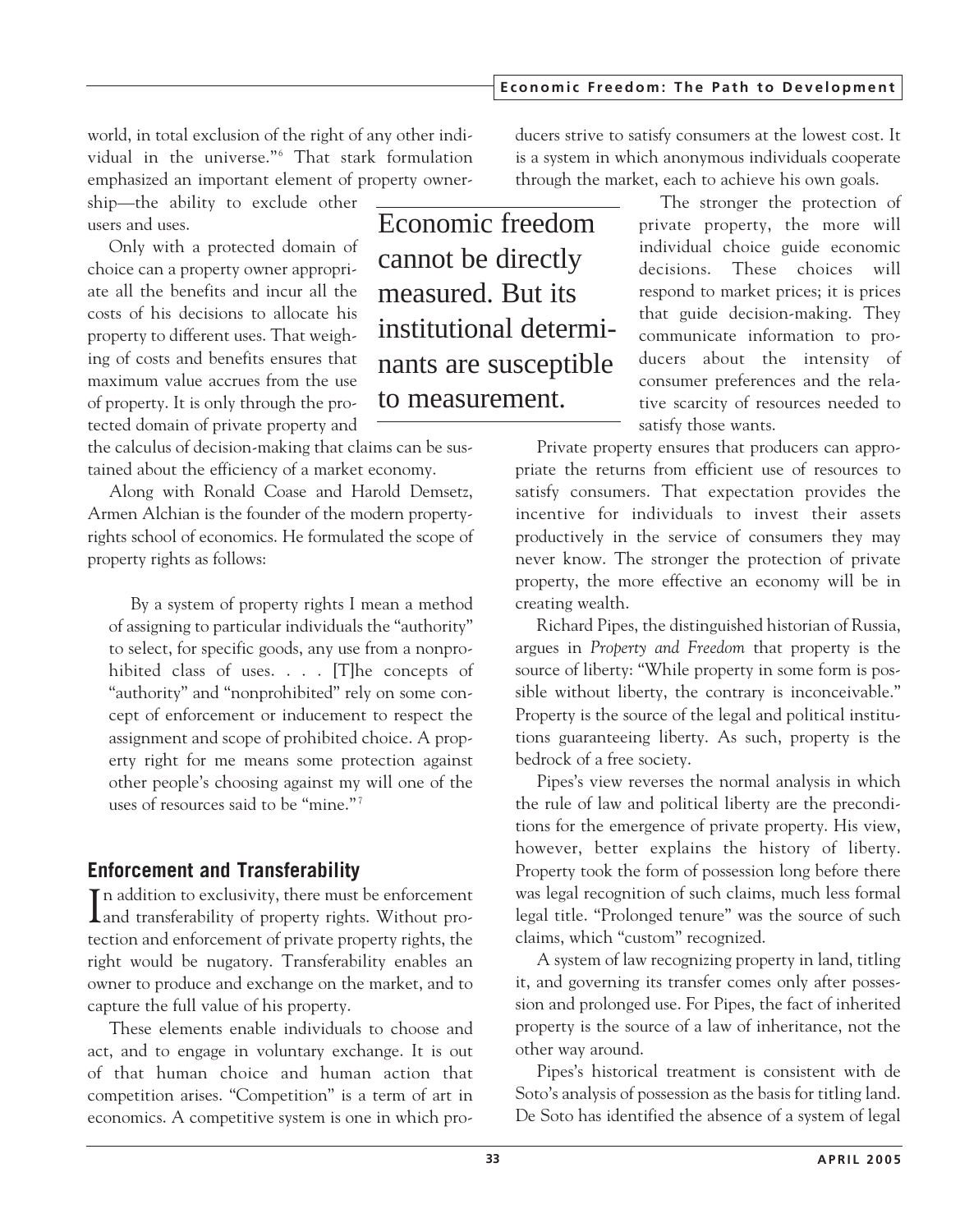#### **Gerald P. O'Driscoll, Jr.**

titling of property as the source of *un*development. He contends that "the only way to find the extralegal social contract on property in a particular area is by contacting those who live and work by it."

Pipes's position is somewhat different from Friedman's. In *Capitalism and Freedom*, Friedman acknowledged that the relationship between economic and political freedom "is complex and by no means unilateral." He supports the priority of economic freedom, however.

By contrast, Pipes argues that *property rights are the source of both economic and political freedom*.

I am not suggesting a great chasm on the issue. Pipes's view focuses our attention, however, on one key institution as the source of both economic and political liberty: property rights. If he is correct, then the debate over economic and political freedom has been misguided. Neither is prior to the other. Instead, each is a consequence of a third factor, private property. Property is the source of all liberty.

#### **The Scope of Private Property**

W/hile there are multiple factors, or variables, used in both the Heritage and Fraser indexes, a number of them are really measuring aspects of property rights. For instance, when government regulates economic activity it attenuates property rights. It does so by putting conditions on the use of property over and above those imposed by the abstract rules of the law of property.

Economists have long understood how economic regulation can hobble market activity. That insight has been confirmed on a global scale by a surprising source: the World Bank. In its second annual report on regulation, *Doing Business in 2005*, it measures the regulatory burden in 145 countries. Using seven measures of the ease with which a business can be started, gain credit, expand and hire labor, and contract and discharge labor, the Bank finds that the regulatory burden is negatively associated with prosperity in individual countries.

Richard Pipes, the distinguished historian of Russia, argues in *Property and Freedom* that property is the source of liberty.

Inflation erodes the value of private property and effects nonmarket transfers of wealth among creditors and debtors. Inflation also interferes with market pricing by distorting relative prices and resource allocation. Consequently, inflation undermines the system of property rights.

Restrictions on trade and capital flows interfere with the rights of property owners. What is called "foreign" trade and investment are just transactions between contracting individuals. They are not transactions between nations. When governments inhibit these transactions, they attenuate private property

rights of their own citizens.

Measures of the degree of blackmarket activity and corruption—the two being highly correlated—actually measure the consequences of other market interventions. If individuals are prohibited from engaging in mutually beneficial exchange, they will seek to circumvent the prohibitions. That may lead to extralegal market transactions and payments to officials to overlook the prohibited activity. Yet corruption introduces its

own problems, in addition to those resulting directly from the interference with property rights.

Corruption is an effect of interference with property rights. But it attenuates property rights further by making them insecure. In corrupt societies the rule of men is substituted for the rule of law. The ability to conduct business is governed not by rules, but bureaucratic whim.

Of course, eliminating the attenuation of property rights would go a long way to rooting corruption out of a society. As a practical matter, that is easier said than done. The conceptual point, however, is that even when there appear to be other determinants of liberty, they are either aspects of, or intertwined with, property rights.

#### **Economic Freedom: The Record**

Economic freedom has increased every year since the first Heritage *Index* was published in 1995.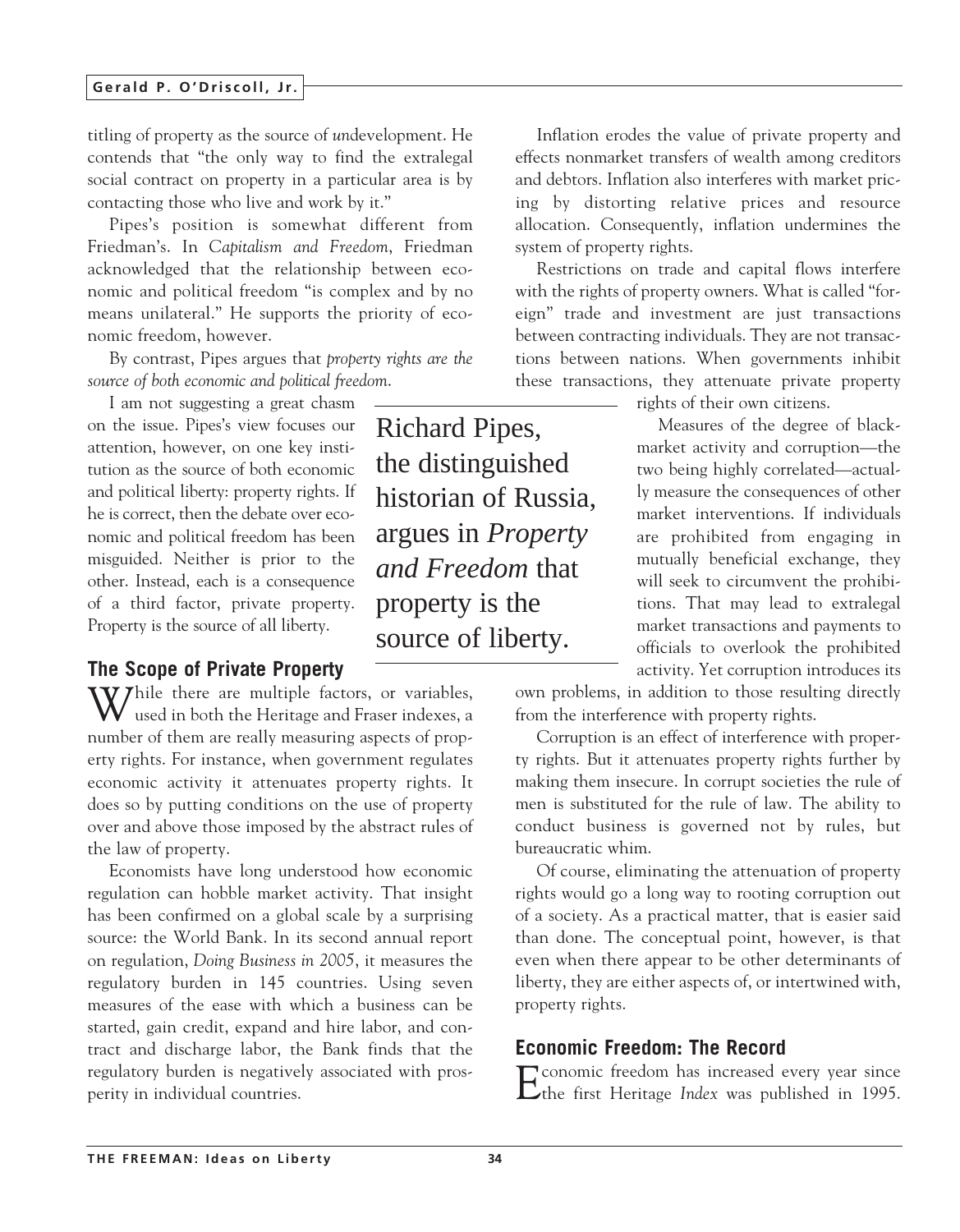#### **Economic Freedom: The Path to Development**

The Fraser report goes back to 1970. According to that measure, economic freedom declined in the 1970s, reached its nadir in 1980, and has been increasing ever since.

Economic freedom improved despite any number of regional economic crises and upheavals in individual countries. There was the Mexican peso crisis of 1994–95, the Asian financial crisis of 1997–98, the Russian debt debacle of 1998, and more recently, the return of left populism in Latin America.

There are two striking features of the most highly

rated countries. All have strong protection of private property. And nearly all are seafaring nations with a long history of international trade.

Trade is important because it opens countries up not only to goods, but also ideas, including political ideas, and institutions, including the rule of law. As countries become more commercially driven and outwardly oriented, they evolve strong commercial codes. Sometimes the legal codes are imported, as when Dutch-Roman law became the basis for Scottish law.

There are two notable groupings of such highly rated countries with a common history. First are Great

Britain and its former colonies. Britain and five of its former colonies occupied six of the top ten positions in the Heritage 2004 *Index*. The former colonies are Hong Kong, Singapore, New Zealand, Ireland, and the United States. And Australia fell next at number 11. (In the 2005 *Index* the United States dropped to number 12.)

The second grouping consists of the Nordic countries: Estonia, Denmark, Sweden, and Iceland. (Estonia is typically listed as a Baltic country, which it clearly is. But in temperament, history, culture, and language, it is also a Nordic country. Ask an Estonian.) The Netherlands also fits the overall theme of strong property rights and a history of openness to trade. The Nordic countries also share a common history of alliance with the Hanseatic League.

Economists have long understood how economic regulation can hobble market activity. That insight has been confirmed on a global scale by a surprising source: the World Bank.

The good showing of many member states of the European Union puts the lie to the contention that Europe is a monolith. Brussels's bureaucrats may very well wish that every policy were centralized. But their pleadings for tax harmonization and centralization only prove that economic policies remain diverse within the Union.

Some governments use Brussels as an excuse to implement bad policies. Others, such as Ireland and Denmark, persist in asserting their sovereignty against *diktats* from Brussels. Ireland is a low-tax country for

business; Luxembourg remains a tax haven for financial capital; and Britain, Denmark, and Sweden retain their monetary sovereignty. (Europe's political leaders are generally rhetorically anti-Thatcherite, but often practically Thatcherite in their policies.<sup>8</sup>)

One can go on with the theme of trade and property. Bahrain is a bright spot in the Middle East. It has a seafaring history and strongly protects property rights. Chile, the freest economy in Latin America, is a trading nation that has strong protection of private property. And Chile pioneered the privatization of social security.

There are no counterexamples to

this theme until the Bahamas. A former British colony that still strongly protects property rights, the Bahamas is highly protectionist. As with a number of Caribbean nations, it finances government spending with tariffs.

Needless to say, countries at the bottom of the rankings have weak property-rights systems and are protectionist. While Asia has four of the freest economies in the world, it also has the largest number—six—of repressed economies: Tajikistan, Uzbekistan, Turkmenistan, Burma (Myanmar), and North Korea.

With this overview in mind, I now turn to the central question of the article. Do governments care about economic freedom and have the economic indexes had an impact?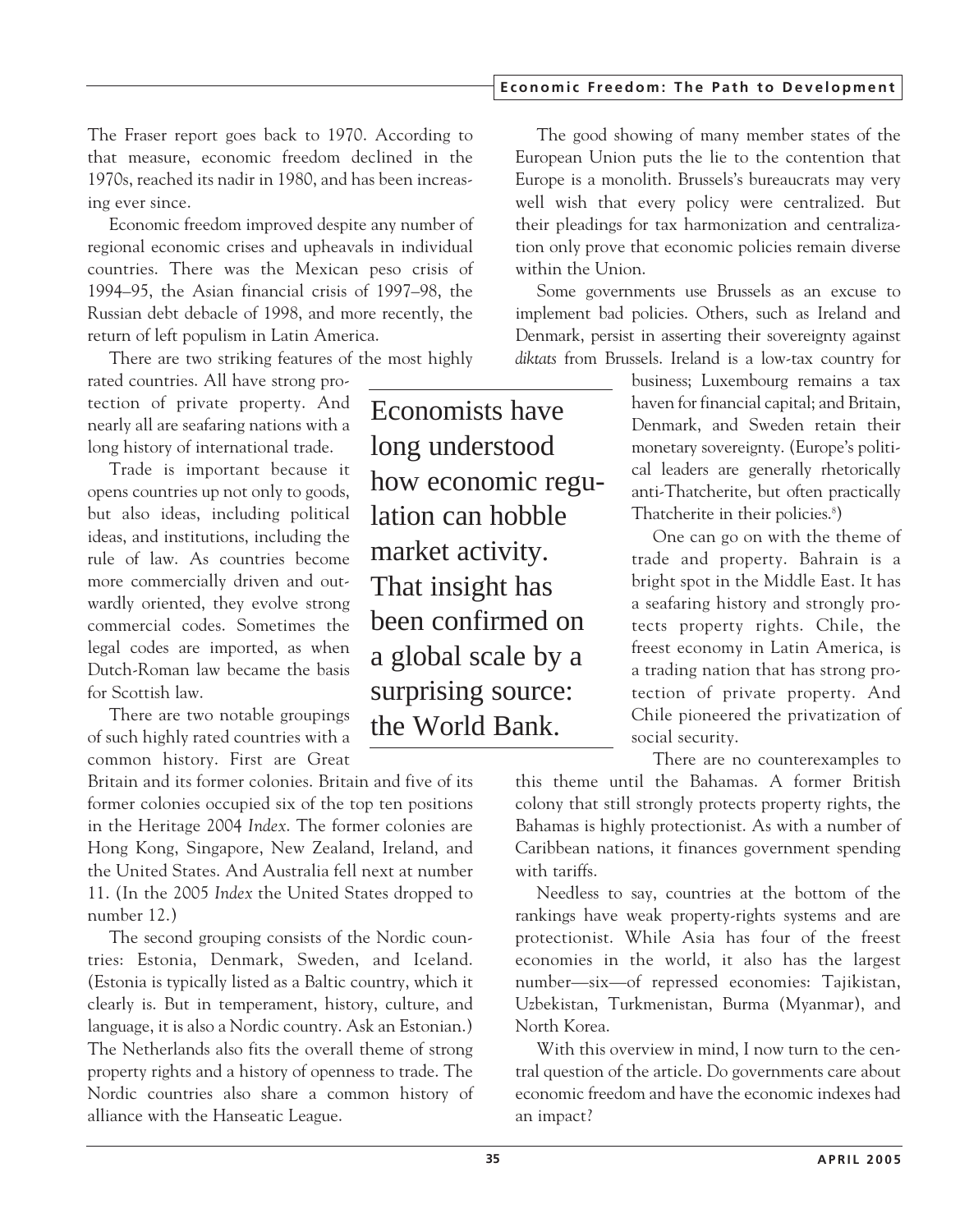#### **How Governments Respond**

The difference between poverty and prosperity is freedom. How well do governments understand that connection? Surely, the answer is that it varies. That variation helps explain why some governments put in place policies promoting prosperity, while others promote penury.

Understanding is not enough. Politics play a role. Frequently, leaders understand that free markets and open economies underpin economic growth. But they face political hurdles erected by rent-seeking beneficiaries of an interventionist system.

The political leaders of Estonia grasped the connection and overcame the political opposition.<sup>9</sup> That country and its economy suffered under 50 years of Soviet occupation, and the economy was a "shambles," according to Mart Laar, the prime minister who led a successful government of reform. The reformers understood the importance of the rule of law: "There can be no market economy and democracy without law, clear property rights, and a functioning justice system."

The Estonian reformers stuck with their plan even when the going got tough:

- All tariffs were abolished, forcing domestic producers to compete on the world market.
- All subsidies to enterprises were ended.
- A flat personal income tax was introduced. The tax on corporate income was abolished for reinvested profits.

The term "shock therapy" has been used to describe the transition in some countries. If Poland employed shock therapy, then Estonia employed electrocution for the old economic regime. The reformers introduced so many changes so fast that their opponents had no time to regroup. There is a lesson there for other reformers. Gradualism can become a death sentence for economic reform.

In western Europe, Ireland is a standout for its economic reforms. In the 1970s it was an economic basket case. Human capital was a major export—people emigrated. Ireland underwent a series of reforms, including tax reform and deregulation. The "Celtic Tiger" has experienced a return of its diaspora, and now imports labor from all over the EU and the rest of Europe.

When he became prime minister of Great Britain, Tony Blair made a decision not to undo the main features of Thatcherism but to tinker at the edges. It is unlikely, however, that Britain's freedom rankings played a role in that calculus. Nonetheless, at some level the Blair government understands that free markets deliver the goods to its constituents.

The most notable successes chronicled in both indexes have been Hong Kong and Singapore, ranking in the top two positions. They are two open economies, virtual free ports. Each has strong protection of property rights and takes a light regulatory touch with business. Neither is a Western-style democracy, though elections are held in each city-state.

There has been intense rivalry between Hong Kong and Singapore for top position not only in the Heritage and Fraser rankings, but also in other measures of economic success. The Hong Kong government has always been jealous of its rankings. Both governments vigorously defend policies when criticized.

Hong Kong in particular has shown a willingness, however, to moderate or even reverse policy if its preeminent position as a free economy is threatened. The most notable example of this flexibility involved the company shares purchased by the government on the open market in August 1998 to support the Hong Kong dollar. In June 1999, under intense criticism from the Heritage Foundation and others, the government announced it would place the shares in a "Tracker Fund" and sell most of them off.

#### **Receptive to Criticism**

For many years, Singapore dismissed outside criti-cism of its policies. In recent years, however, the government has become more receptive to criticism and even solicits it. Whether in response to that criticism or for its own domestic reasons, the government is lowering marginal tax rates. The cuts will be phased in over three years. Whether by accident or design, the cut in the first year was just sufficient to improve its freedom score in the Heritage rankings.

The Hong Kong and Singapore stories show the difficulty of identifying whether there is a feedback loop from freedom ranking to policy. Domestic political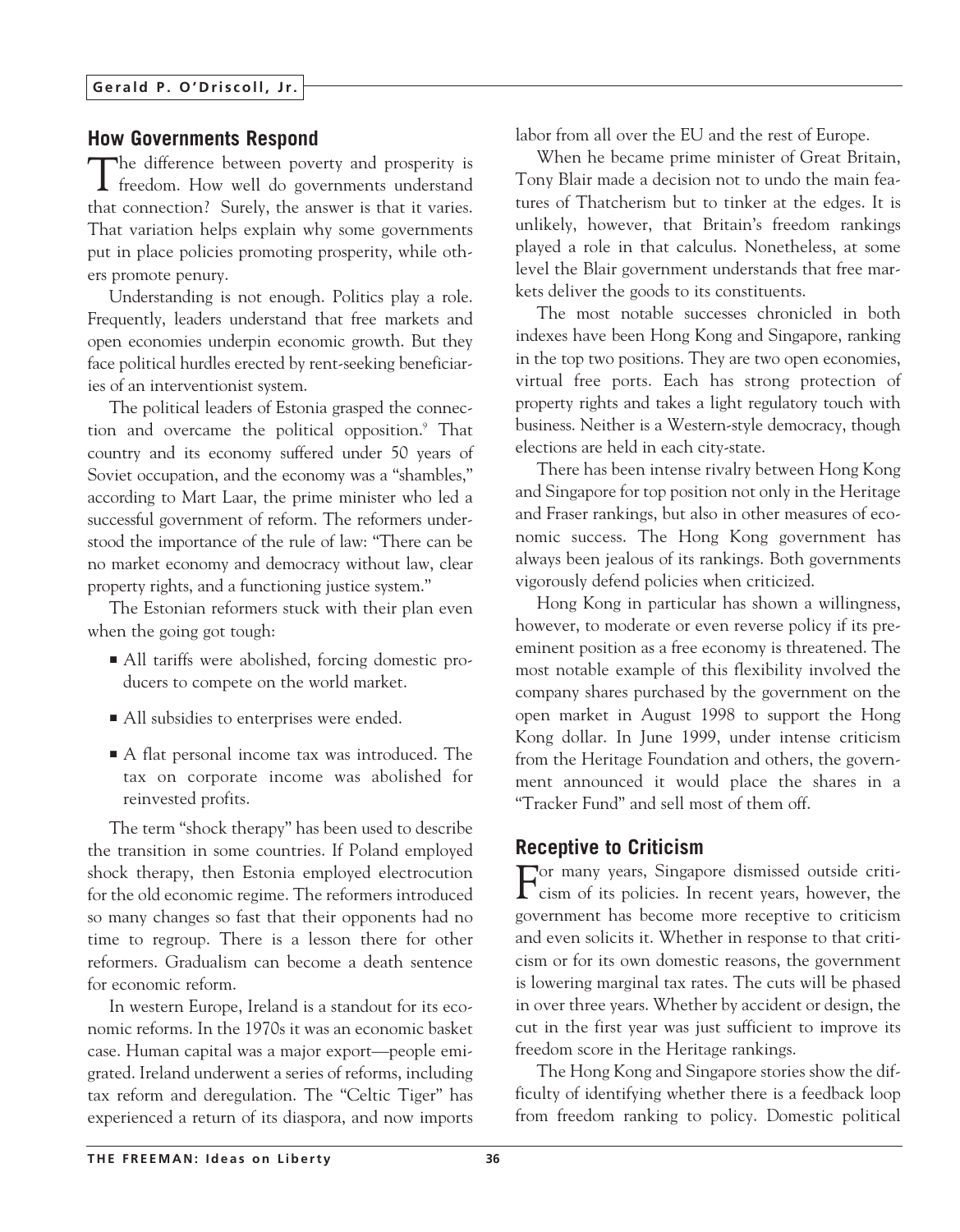**Economic Freedom: The Path to Development**

forces can push in the same direction as advice from U.S. think tanks. In the case of Hong Kong, outside criticism—especially from the Heritage Foundation, which has a Hong Kong presence—gets magnified in the local press and is soon echoed in local criticism.

Throughout east Asia, excluding Japan, the freedom rankings receive great attention in the local press.

Governments must respond to what then becomes domestic opposition to policies. That is true even in a developed country like Australia. (I was in Australia for a release of the 2001 Heritage *Index*. There was a raucous debate in the Senate over whether the Liberal government or the Labor opposition deserved the most credit for the nearly 20 years of successful economic reform in the country. We were as warmly received by the Laborites as by the Liberals. In reality, both political parties deserve credit, as each recognized in private.)

New Zealand, one of the most open economies in the world, is an interesting case study. Free trade is supported strongly by the Labor party.

Mike Moore, formerly the head of the World Trade Organization, is an old Labor Party politician. A firebrand, he can talk of manning the barricades in defense of free trade against the antiglobalists. "Free trade is the best hope of the worst off," he says.10

The Kiwis were proud of their 2004 third-place ranking in the Heritage *Index*. In New Zealand's case, however, no outside criticism is needed to keep the country on its free-trade path. Were it not for its large government sector and tax burden, along with intrusive environmental regulations, it could be the freest economy in the world.

In recent years, some governments produced elaborate reports to try to influence their rankings in the Heritage *Index*. One country even graded itself using the Heritage methods and format. It was accurate and quite a good job. Heritage staff did its own assessment, however.

In Asia, especially, a good case can be made that

the freedom rankings have influenced public policy. That influence varies by country and is not significant in Japan.

## **Latin America**

The Heritage *Index* has been taken note of in parts of Latin America since it began its Spanish-lan-

guage edition in 2001. In late 2000 we visited with Chile's vice president, a member of the social democratic ruling party, who greeted us warmly. He clearly had read that year's report on Chile and absorbed it, including its critical elements. He repeated our argument about not slackening in the reform process. Later that week he gave a speech to a business group repeating that message. The *Index* certainly reinforced his better instincts on economic issues.

In Latin American countries the message of economic freedom is conveyed to the local population through the press and public events. It is not received equally well in every country. In a country like Chile the message can

be accepted as reinforcing what is long-standing public policy. Surprisingly, some of the largest turnouts and most favorable receptions have been in Venezuela. The people of that country hunger for freedom.

Finally, if it need be said, countries not doing well in the rankings frequently complain. Those countries are typically more interested in improving their rankings than their policies. That they complain suggests that outside criticism matters to them. This category includes the government of one country on the State Department's list of state sponsors of terrorism.

The freedom rankings of both Heritage and Fraser can play a useful role in reinforcing good policies in countries committed to them. And they can occasionally help turn back bad policies. Not much can be done in a country with a political culture inimical to freedom. Even then, as with Venezuela, ordinary people can be reached by the message. There is no way to tell in the long run how that influence might be felt. We

There are two striking features of the most highly rated countries. All have strong protection of private property. And nearly all are seafaring nations with a long history of international trade.